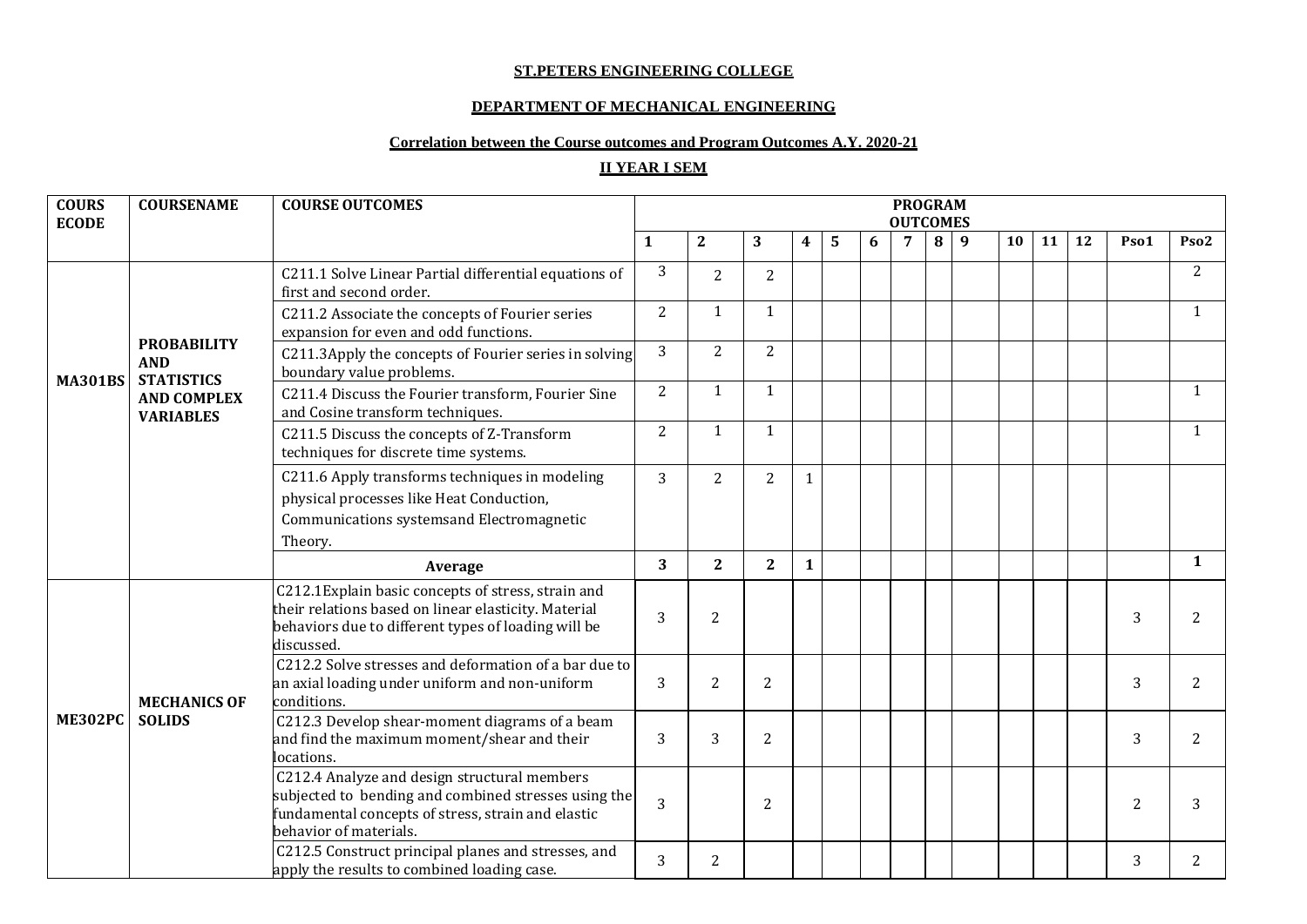|                |                                        | C212.6 Design cylinders and torsions to support a<br>given load.                                                           | 3              |                | 3              |                |                |                |                |  | 3    | 2              |
|----------------|----------------------------------------|----------------------------------------------------------------------------------------------------------------------------|----------------|----------------|----------------|----------------|----------------|----------------|----------------|--|------|----------------|
|                |                                        | Average                                                                                                                    | 3 <sup>1</sup> | 2.3            | 2.25           |                |                |                |                |  | 2.83 | 2.16           |
|                |                                        | C213.1 ability to Understand the basics of materials                                                                       | $\overline{3}$ |                |                |                |                |                | $\overline{2}$ |  |      | $\overline{2}$ |
|                |                                        | C213.2 ability to Understand Estimate the analysis of<br>phases and lever rule                                             | $\overline{2}$ |                |                |                |                | $\overline{2}$ | 3              |  | 3    |                |
| <b>ME303PC</b> | <b>MATERIALS</b><br><b>SCIENCE AND</b> | C213.3 ability to Understand increase the<br>components and phases                                                         | $\overline{3}$ |                |                | 3              |                |                |                |  | 3    | 3              |
|                | <b>METALLURGY</b>                      | C213.4 ability to Understand the statistical or<br>microscopic analysis of physical explanations                           | 3              |                |                | $\overline{2}$ |                |                |                |  |      |                |
|                |                                        | C213.5 ability to Understand the utility of the<br>knowledge heat treatment and types of heat<br>treatments                | 3              | 3              |                | $\overline{2}$ |                |                |                |  |      |                |
|                |                                        | Average                                                                                                                    | 2.8            | 3              |                | 2.3            |                | $\overline{2}$ | 2.5            |  | 3    | 2.5            |
|                |                                        | C214.1 Describe the types, materials, allowances and<br>defects in casting                                                 | 3              | 3              | 3              | 3              | 3              |                |                |  |      |                |
|                |                                        | C214.2 Explain the patterns, design of gating system<br>and solidification.                                                | 3              | $\overline{2}$ | $\overline{2}$ | $\overline{2}$ | $\overline{2}$ |                |                |  |      | 2              |
|                |                                        | C214.3Distinguish between the various welding<br>processes applicable in the manufacturing industries.                     | $\mathbf{3}$   | $\overline{3}$ | $\overline{2}$ | $\overline{2}$ | $\overline{2}$ |                |                |  |      | $\overline{2}$ |
|                |                                        | C214.4Explain the advanced welding processes,<br>defects and testing of welds                                              | 3              | 2              | 3              | $\overline{2}$ | $\overline{2}$ |                |                |  |      |                |
| <b>ME304PC</b> | <b>PRODUCTION</b><br><b>TECHNOLOGY</b> | C214.5Apply the different deformation process<br>applicable for the various products.                                      | 3              | $\overline{2}$ | $\overline{2}$ | $\overline{3}$ | $\overline{2}$ |                |                |  |      |                |
|                |                                        | C214.6Explain the various extrusion,<br>forging<br>processes.                                                              | 3              | 2              | $\overline{2}$ | $\overline{2}$ | 2              |                |                |  |      |                |
|                |                                        | Average                                                                                                                    | 3.0            | 2.3            | 2.3            | 2.3            | 2.1            |                |                |  |      | $\mathbf{2}$   |
|                | S                                      | ME305PC THERMODYNAMIC C215.1 ability to Understand the basic techniques of<br>thermal conversions.                         | 3              |                |                |                |                |                | 2              |  |      | 2              |
|                |                                        | C215.2 ability to UnderstandEstimate the analysis of<br>power and refrigeration cycles with air water -<br>vapour mixtures | $\overline{2}$ |                |                |                |                | $\overline{2}$ | 3              |  | 3    |                |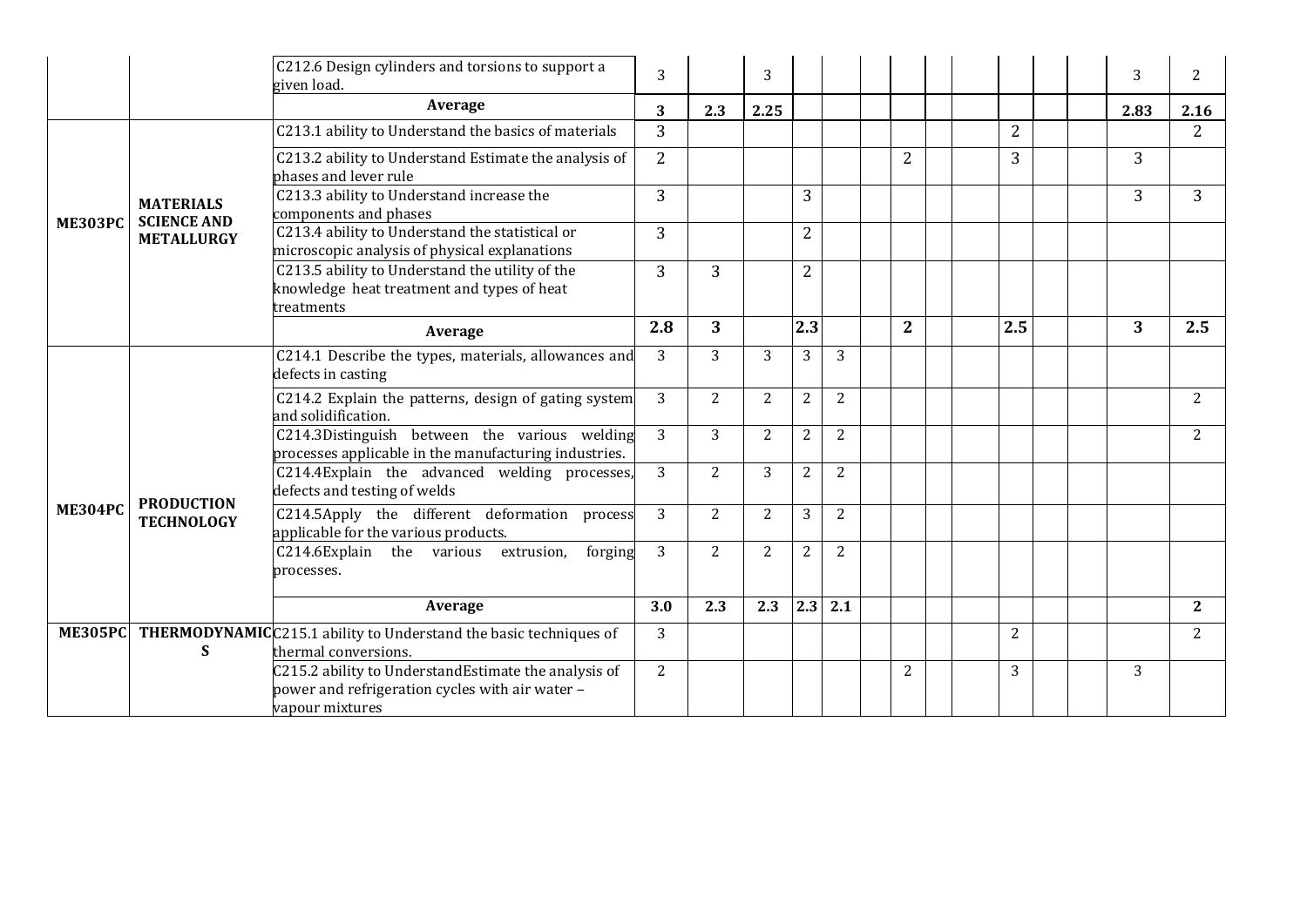|                |                                            | C215.3 ability to Understandincrease the utility of the<br>knowledge fluid flow and heat transfer problems<br>solved                                                                         | 3            |                |                | 3              |                |     |  |     |  | 3   | 3              |
|----------------|--------------------------------------------|----------------------------------------------------------------------------------------------------------------------------------------------------------------------------------------------|--------------|----------------|----------------|----------------|----------------|-----|--|-----|--|-----|----------------|
|                |                                            | C215.4 ability to Understandthe statistical or<br>microscopic analysis of physical explanations                                                                                              | 3            |                |                | 2              |                |     |  |     |  |     |                |
|                |                                            | C215.5 ability to Understand the utility of the<br>knowledge fluid flow and heat transfer problems<br>solved. Steam tables and charts given in the appendix.                                 | 3            | 3              |                | $\overline{2}$ |                |     |  |     |  |     |                |
|                |                                            | Average                                                                                                                                                                                      | 2.8          | 3.0            |                | 2.3            |                | 2.0 |  | 2.5 |  | 3.0 | 2.5            |
| <b>ME306PC</b> | <b>PRODUCTION</b><br><b>TECHNOLOGY LAB</b> | C216.1 Describe the types, materials, allowances and<br>defects in casting                                                                                                                   | $\mathbf{3}$ | 3              | 3              | 3              | 3              |     |  |     |  |     |                |
|                |                                            | C216.2 Explain the patterns, design of gating system<br>and solidification.                                                                                                                  | 3            | $\overline{2}$ | $\overline{2}$ | $\overline{2}$ | $\overline{2}$ |     |  |     |  |     | $\overline{2}$ |
|                |                                            | C216.3Distinguish between the various welding<br>processes applicable in the manufacturing industries.                                                                                       | 3            | 3              | $\overline{2}$ | $\overline{2}$ | $\overline{2}$ |     |  |     |  |     | $\overline{2}$ |
|                |                                            | C216.4Explain the advanced welding processes,<br>defects and testing of welds                                                                                                                | 3            | $\overline{2}$ | 3              | $\overline{2}$ | $\overline{2}$ |     |  |     |  |     |                |
|                |                                            | C216.5Apply the different deformation process<br>applicable for the various products.                                                                                                        | 3            | $\overline{2}$ | $\overline{2}$ | 3              | $\mathbf{2}$   |     |  |     |  |     |                |
|                |                                            | C216.6Explain the various extrusion, forging<br>processes.                                                                                                                                   | 3            | 2              | $\overline{2}$ | 2              | 2              |     |  |     |  |     |                |
|                |                                            | Average                                                                                                                                                                                      | 3.0          | 2.3            | 2.3            | 2.3            | 2.1            |     |  |     |  |     | $\overline{2}$ |
| <b>ME307PC</b> | <b>MACHINE</b><br><b>DRAWING</b>           | C217.1 Students will be able to represents different<br>types of materials and machine components like<br>springs, screws and bearings.                                                      | 3            |                | $\overline{2}$ |                |                |     |  |     |  |     |                |
|                |                                            | C217.2 Students will be able to represents different<br>types of screw threads nut bolts screws keys and<br>different types of joints like cotter and knuckle joints                         | 3            |                |                |                | $\overline{2}$ |     |  |     |  |     | 2              |
|                |                                            | C217.3 Students will be able to represents different<br>types of riveted heads and explain about different<br>types of riveted joints like chain riveting and zig zag<br>riveting of plates. | 3            |                |                |                | $\overline{2}$ |     |  |     |  |     | $\overline{c}$ |
|                |                                            | C217.4 Students will be able to represents different<br>types of coupling and bearings                                                                                                       | 3            | $\overline{2}$ | 3              |                |                |     |  |     |  |     |                |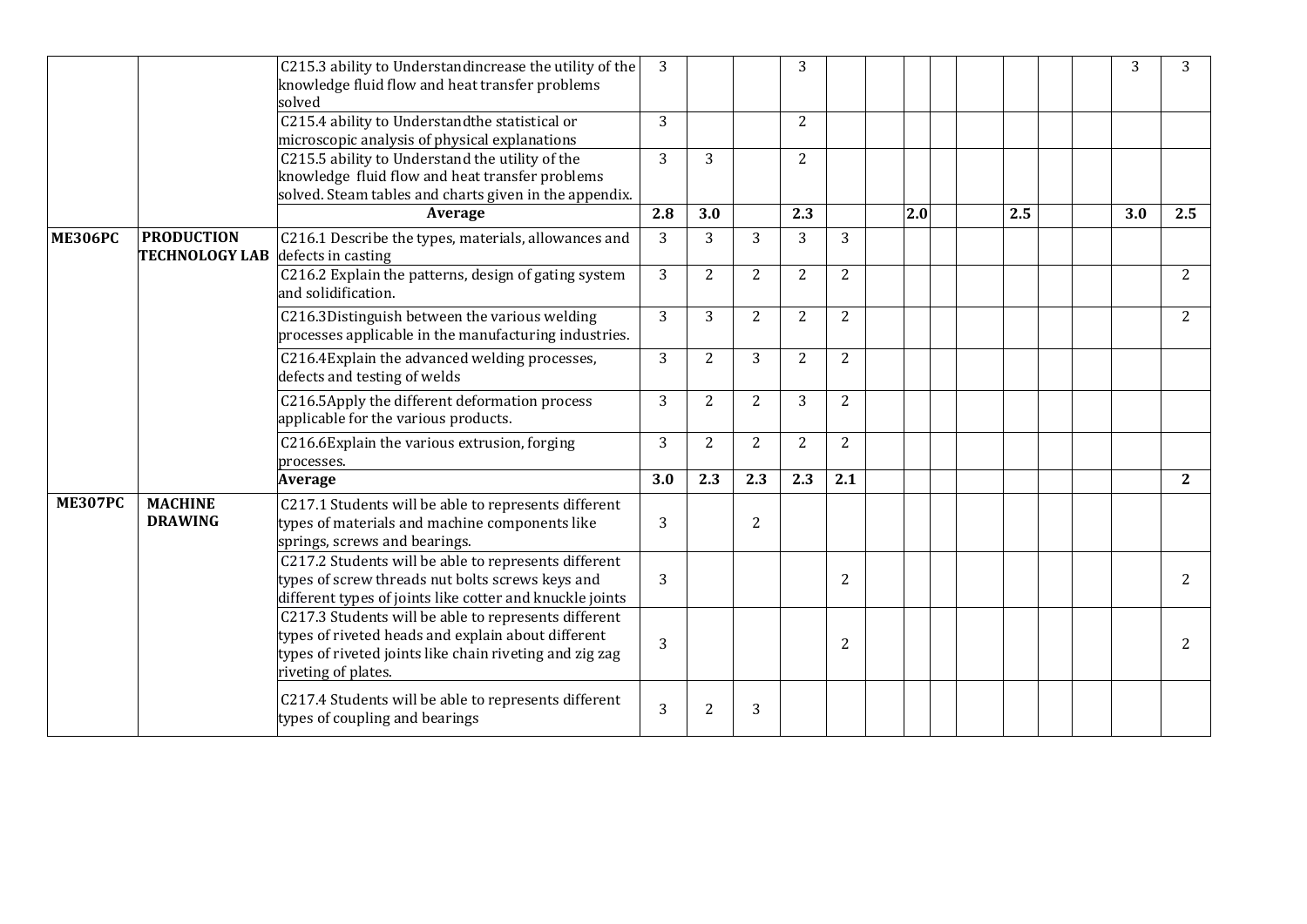|                |                         | C217.5 Students will be able to assemble different<br>parts like steam engine parts, machine tool parts. |     |                |                | 2   |     |     |                |  |  |   |     |
|----------------|-------------------------|----------------------------------------------------------------------------------------------------------|-----|----------------|----------------|-----|-----|-----|----------------|--|--|---|-----|
|                |                         | C217.6 Students will be able to assemble different<br>parts like stuffing boxes parts,                   |     |                |                |     |     | 3   |                |  |  |   |     |
|                |                         | Average                                                                                                  | 3.0 | 2.0            | 2.5            | 2.0 | 1.6 | 3.0 |                |  |  |   | 2.0 |
| <b>ME308PC</b> | <b>MS &amp; MOS LAB</b> | C218.1 Compute the tensile and shear properties of<br>materials using UTM                                | 3   | $\overline{2}$ |                |     |     |     | $\overline{2}$ |  |  |   |     |
|                |                         | C218.2 Compute the torsion and impact strength<br>using respective test setup                            | 3   | $\overline{2}$ | $\overline{2}$ |     |     |     | $\overline{2}$ |  |  | ົ |     |
|                |                         | C218.3 Compute the response of the beam by<br>deflection method                                          | 3   | 3              | $\overline{2}$ |     |     |     |                |  |  |   |     |
|                |                         | C218.4 Calculate the deflection of springs using<br>tensile and compression tests                        | 3   |                | $\overline{2}$ |     |     |     |                |  |  |   |     |
|                |                         | C218.5 Infer the influence of heat treatment process<br>in mechanical properties and micro structure     | 3   | $\overline{2}$ |                |     |     |     |                |  |  |   |     |
|                |                         | C218.6 Apply specific testing methods for material<br>characterization                                   | 3   | $\overline{2}$ |                |     |     |     |                |  |  |   |     |
|                |                         | Average                                                                                                  | 3   | $\mathbf{2}$   | $\mathbf{2}$   |     |     |     | 2.5            |  |  |   |     |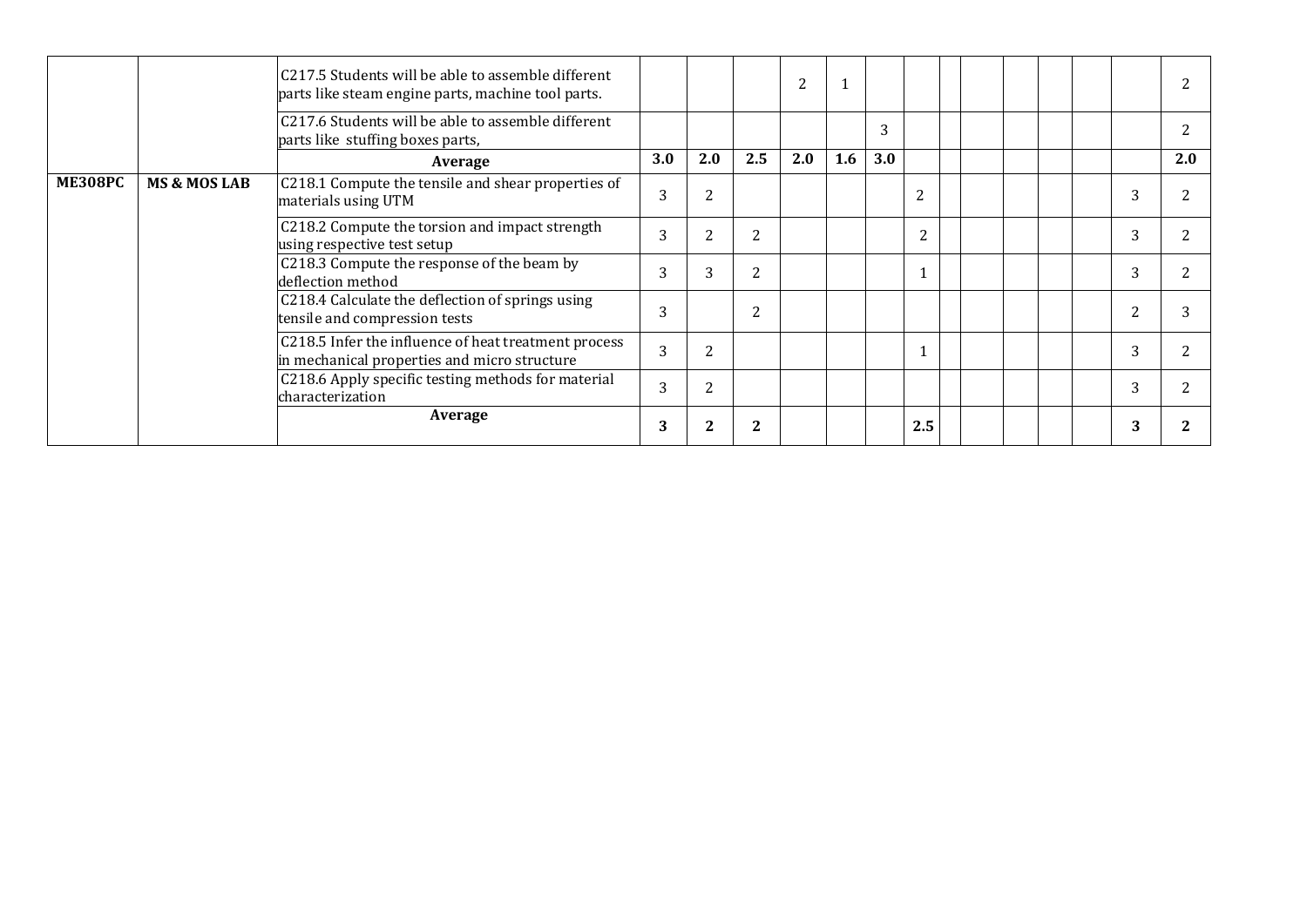#### **ST.PETERS ENGINEERING COLLEGE**

### **DEPARTMENT OF MECHANICAL ENGINEERING**

## **Correlation between the Course outcomes and Program Outcomes A.Y. 2019-20**

# **III- YEAR I SEM**

| <b>COURS</b>   | <b>COURSENAME</b>                       | <b>COURSE OUTCOMES</b>                                                                                                                                      |                |                |                |                |                |   |                |   | <b>PROGRAM OUTCOMES</b> |    |    |    |                |                  |
|----------------|-----------------------------------------|-------------------------------------------------------------------------------------------------------------------------------------------------------------|----------------|----------------|----------------|----------------|----------------|---|----------------|---|-------------------------|----|----|----|----------------|------------------|
| <b>ECODE</b>   |                                         |                                                                                                                                                             | 1              | $\overline{2}$ | 3              | 4              | 5              | 6 | 7              | 8 | 9                       | 10 | 11 | 12 | Pso1           | Pso <sub>2</sub> |
|                |                                         | C311.1 Knowledge about the principles of design and<br>various theories of failures.                                                                        | $\overline{3}$ | 3              |                | 3              |                |   |                |   |                         |    |    |    |                | 3                |
|                |                                         | C311.2 Ability to estimate the fluctuating loads using<br>the Soderberg and Goodman techniques                                                              | 3              | 3              |                | 3              |                |   |                |   |                         |    |    |    |                |                  |
|                | <b>DESIGN OF</b><br><b>MACHINE</b>      | C311.3 Design strength of riveted joints, welded and<br>bolted joint                                                                                        | 3              | 3              | 2              |                |                |   |                |   |                         |    |    |    | 3              | 3                |
| <b>ME501PC</b> | <b>MEMBERS-I</b>                        | C311.4 Design of keys, cotter and knuckle joints.                                                                                                           | $\overline{3}$ | 3              |                | 3              |                |   |                |   |                         |    |    |    | 3              | 3                |
|                |                                         | C311.5 Ability to design shafts for various types of<br>loading                                                                                             | 3              | 3              |                | 3              |                |   |                |   |                         |    |    |    | 3              | 3                |
|                |                                         | C311.6 Evaluate the importance of shaft and coupling.                                                                                                       | 3              | 3              |                | 3              |                |   |                |   |                         |    |    |    | $\overline{2}$ |                  |
|                |                                         | Average                                                                                                                                                     | 3.0            | 3.0            | 2.0            | 3.0            |                |   |                |   |                         |    |    |    | 2.7            | 3.0              |
|                |                                         | C312.1 Understand working principles of an IC<br>Engine                                                                                                     | 3              | 2              |                |                |                |   | $\overline{2}$ |   |                         |    |    |    | 3              |                  |
|                |                                         | C312.2 Analyze combustion in SI and CI engines                                                                                                              | 3              | 2              | 2              |                |                |   | $\overline{2}$ |   |                         |    |    |    | 3              |                  |
|                |                                         | C312.3 Study performance of an IC Engine                                                                                                                    | $\overline{3}$ | 3              |                |                |                |   |                |   |                         |    |    |    | 3              |                  |
| <b>ME502PC</b> | <b>THERMAL</b><br><b>ENGINEERING</b>    | C312.4 Understand working principles of Air-<br>Compressors and Analyze Reciprocating Air-<br>Compressors                                                   | $\overline{3}$ | $\overline{2}$ |                |                |                |   | 2              |   |                         |    |    |    | $\overline{2}$ |                  |
|                | $G-I$                                   | C312.5 Understand working principles of Rotary air<br>compressor and to analyze Centrifugal and Axial flow<br>compressors                                   | 3              | 2              |                |                |                |   | 2              |   |                         |    |    |    | 3              |                  |
|                |                                         | C312.6 Understand the basic concepts of power and<br>refrigeration cycles. Their efficiency and coefficients<br>of performance.                             | 3              | 2              |                |                |                |   |                |   |                         |    |    |    | 3              |                  |
|                |                                         | Average                                                                                                                                                     | 3.0            | 2.2            | 2.0            |                |                |   | 2.0            |   |                         |    |    |    | 2.8            |                  |
| <b>ME503PC</b> | <b>METROLOG</b><br>Y&<br><b>MACHINE</b> | C313.1 Illustrate the concepts of metal cutting, chip<br>formation, single point cutting tool geometry, basic<br>parts and tool operations of Lathe machine | 3              | 3              | 3              | 3              | 3              |   |                |   |                         |    |    |    |                |                  |
|                | <b>TOOLS</b>                            | C313.2 Identify the basic parts, operations of machine<br>tools like Drilling, Boring, Shaping, Slotting, Planing<br>and estimating their machining times.  | $\overline{3}$ | $\overline{2}$ | $\overline{2}$ | $\overline{2}$ | $\overline{2}$ |   |                |   |                         |    |    |    |                | 2                |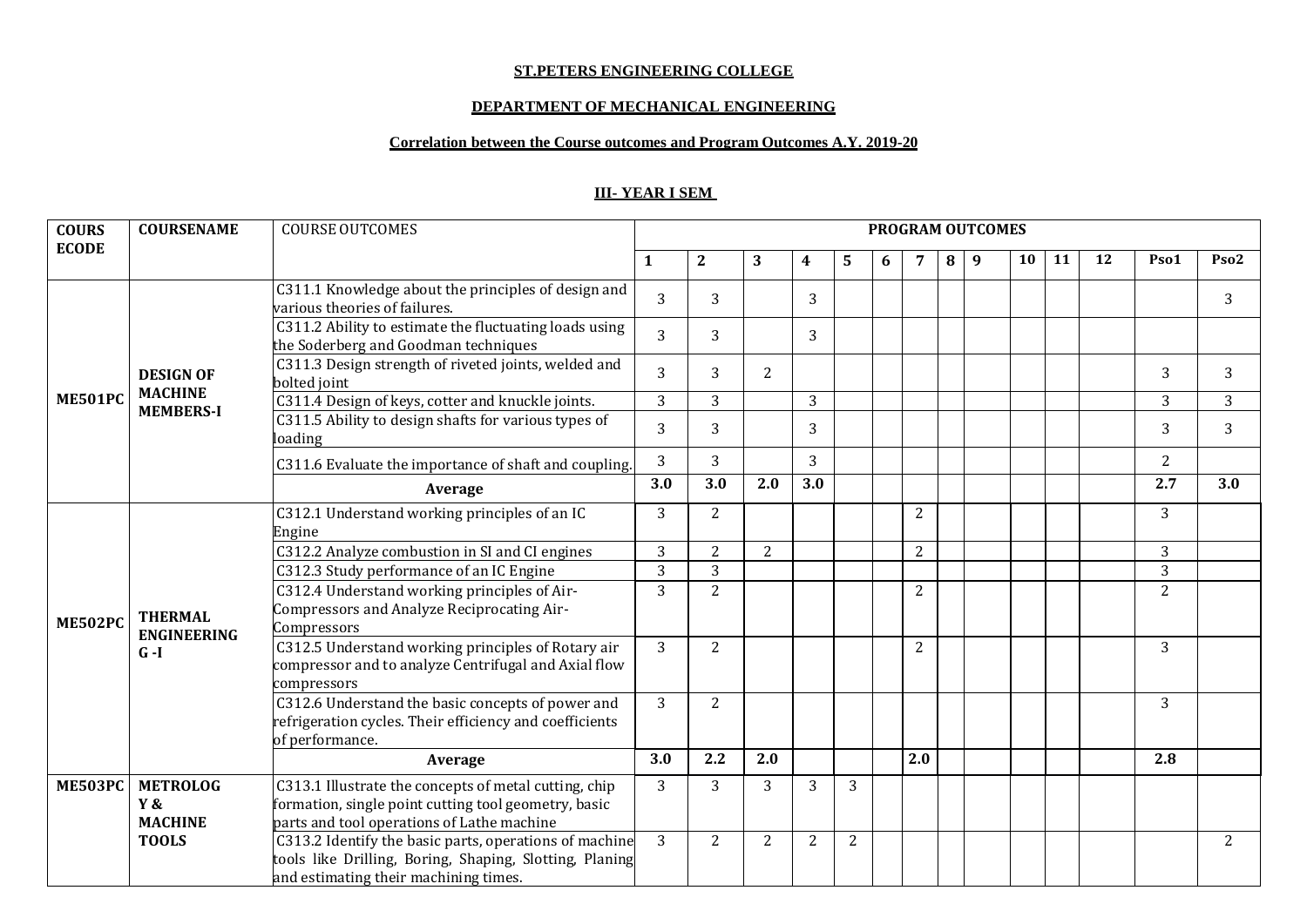|                |                                   | C313.3 Identify the abrasives, bonds and basic parts<br>and operations of machine tools like Milling, Grinding,<br>Lapping, Honing, broaching and estimating their<br>machining times. | 3              | 3              | 2              | $\overline{2}$ | $\overline{2}$ |                |              |                |  |                | $\overline{2}$ |
|----------------|-----------------------------------|----------------------------------------------------------------------------------------------------------------------------------------------------------------------------------------|----------------|----------------|----------------|----------------|----------------|----------------|--------------|----------------|--|----------------|----------------|
|                |                                   | C313.4 Illustrate concepts of measurements like<br>limits, fits, tolerances, types of assemblies, linear,<br>angular, optical, surface measuring instruments and<br>gauges.            | $\overline{3}$ | 2              | 3              | $\overline{2}$ | $\overline{2}$ |                |              |                |  |                |                |
|                |                                   | C313.5 Classify different methods of assessment of<br>surface finish and symbols for indicating surface<br>finish.                                                                     | 3              | 2              | 2              | 3              | 2              |                |              |                |  |                |                |
|                |                                   | C313.6 Explain the concepts of measurement of screw<br>thread, gear, alignment tests on lathe and co-ordinate<br>measuring machines.                                                   | 3              | 2              | 2              | 2              | $\overline{2}$ |                |              |                |  |                |                |
|                |                                   | Average                                                                                                                                                                                | 3.0            | 2.3            | 2.3            | 2.3            | 2.1            |                |              |                |  |                | 2.0            |
| <b>SM504PC</b> | <b>FUNDAMENTALS</b>               | C314.1 An overview about Business Environment                                                                                                                                          |                |                |                |                |                |                |              |                |  |                |                |
|                | OF MANAGMENT                      | and its Components.                                                                                                                                                                    | 3              | 2              | $\overline{2}$ |                |                | $\overline{2}$ | 1            |                |  | $\overline{2}$ |                |
|                |                                   | C314.2 Understand the concept of Financial<br>Management and its importance.                                                                                                           | $\mathbf 1$    | 3              | $\overline{2}$ |                |                | $\overline{2}$ | $\mathbf{1}$ |                |  | $\overline{2}$ |                |
|                |                                   | C314.3 Enabling the students to know about the<br>hiring and guiding the work force by the<br>understanding of Human Resource Management.                                              |                | $\overline{2}$ | 3              |                |                | $\overline{2}$ |              |                |  | $\overline{2}$ |                |
|                |                                   | C314.4 To understand the concept of economical<br>production aspects of Management.                                                                                                    | 3              | $\mathbf{1}$   | 1              | 2              |                |                |              |                |  |                | $\overline{2}$ |
|                |                                   | C314.5 To understand the modern concept of<br>marketing and its role in economic development.                                                                                          | 3              | $\overline{2}$ | $\mathbf{1}$   |                | $\overline{2}$ |                | $\mathbf{1}$ |                |  |                | $\overline{2}$ |
|                |                                   | C314.6 To understand the concept of International<br>marketing                                                                                                                         | $\overline{c}$ |                | 3              |                | $\overline{2}$ | $\sqrt{2}$     |              |                |  | $\overline{2}$ |                |
|                |                                   | Average                                                                                                                                                                                | 2.1            | $\mathbf{2}$   | 1.8            | $\mathbf{2}$   | $\overline{2}$ | $\overline{2}$ | $\mathbf{1}$ |                |  | $\mathbf{2}$   | $\mathbf{2}$   |
| <b>EE5110E</b> | <b>NON</b><br><b>CONVENTIONAL</b> | C315.1 ability to Understand the basic techniques of<br>thermal conversions.                                                                                                           | 3              |                |                |                |                |                |              | $\overline{2}$ |  |                | $\overline{2}$ |
|                | <b>POWER</b><br><b>GENARATION</b> | C315.2 ability to Understand Estimate the analysis of<br>power and refrigeration cycles with air water -<br>vapour mixtures                                                            | 2              |                |                |                |                | $\overline{2}$ |              | 3              |  | 3              |                |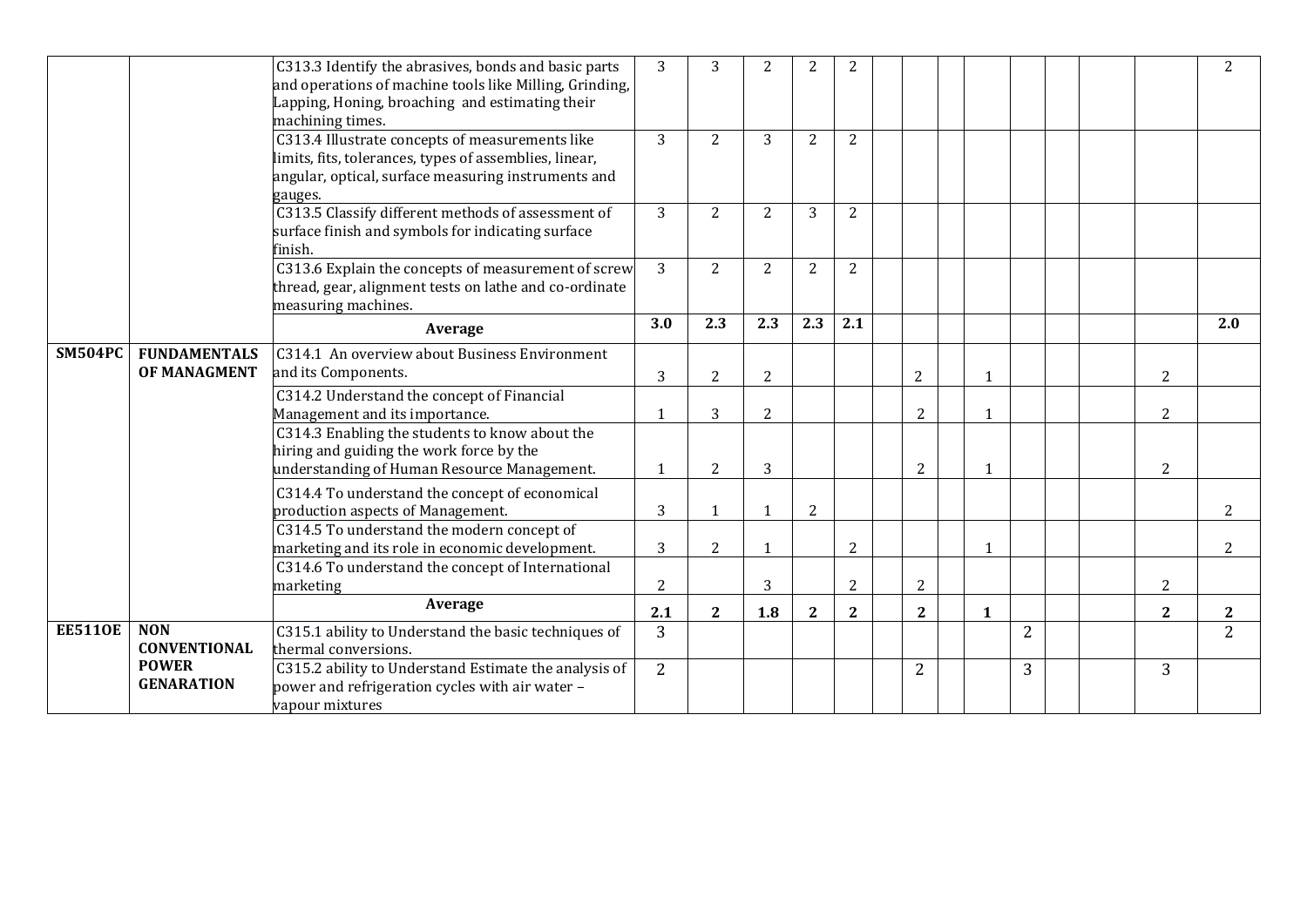|                |                                            | C315.3 ability to Understand increase the utility of the<br>knowledge fluid flow and heat transfer problems                                                  | 3              |                |                | 3              |     |                |     |     |  | 3              | 3   |
|----------------|--------------------------------------------|--------------------------------------------------------------------------------------------------------------------------------------------------------------|----------------|----------------|----------------|----------------|-----|----------------|-----|-----|--|----------------|-----|
|                |                                            | solved<br>C315.4 ability to Understand the statistical or<br>microscopic analysis of physical explanations                                                   | 3              |                |                | $\overline{2}$ |     |                |     |     |  |                |     |
|                |                                            | C315.5 ability to Understand the utility of the<br>knowledge fluid flow and heat transfer problems<br>solved. Steam tables and charts given in the appendix. | 3              | 3              |                | $\overline{2}$ |     |                |     |     |  |                |     |
|                |                                            | C315.6 ability to Understand the utility of the<br>knowledge fluid flow and heat transfer problems<br>solved. Steam tables and charts given in the appendix. | 3              | 3              |                | $\overline{2}$ |     |                |     |     |  |                | 3   |
|                |                                            | Average                                                                                                                                                      | 3.0            | 3.0            |                | 2.5            |     | 2.0            |     | 2.5 |  | 2.5            | 2.6 |
| <b>ME505PC</b> | <b>THERMAL</b>                             | C316.1 Compute the performance of IC Engines.                                                                                                                | 3              | $\overline{2}$ |                |                |     | $\overline{2}$ |     |     |  | 3              |     |
|                | <b>ENGINEERING</b><br><b>LAB</b>           | C316.2 Predict the characteristics of Fuels and<br>Lubricates used in IC Engines.                                                                            | $\overline{3}$ | $\overline{2}$ | $\overline{2}$ |                |     | $\overline{2}$ |     |     |  | $\overline{3}$ |     |
|                |                                            | C316.3 Compute the Performance of steam generator<br>and turbine.                                                                                            | 3              | $\overline{3}$ |                |                |     |                |     |     |  | 3              |     |
|                |                                            | C316.4 Outline the valve timing diagram and port<br>timing diagram of IC Engines.                                                                            | 3              | $\overline{2}$ |                |                |     | $\overline{2}$ |     |     |  | $\overline{2}$ |     |
|                |                                            | C316.5 Compute the heat distribution in an IC engine<br>and steam generator                                                                                  | 3              | $\overline{2}$ |                |                |     | $\overline{2}$ |     |     |  | 3              |     |
|                |                                            | C316.6 Predict the significant factors affecting the<br>performance of IC engine and steam generators                                                        | 3              | $\overline{2}$ |                |                |     |                |     |     |  | $\overline{3}$ |     |
|                |                                            | Average                                                                                                                                                      | 3.0            | 2.2            | 2.0            |                |     | 2.0            |     |     |  | 2.8            |     |
| <b>ME506PC</b> | <b>MACHINE TOOLS</b><br><b>LAB</b>         | C317.1Illustrate the step turning operations on lathe.                                                                                                       | 3              | 3              | 3              | 3              | 3   |                | 3   |     |  |                | 3   |
|                |                                            | C317.2Illustrate the Tapper turning operations on<br>lathe.                                                                                                  | 3              | 3              | 3              | 3              | 3   |                | 3   |     |  |                | 3   |
|                |                                            | C317.3Illustrate the thread cutting and Knurling<br>operations on lathe.                                                                                     | 3              | 3              | 3              | 3              | 3   |                | 3   |     |  | 3              | 3   |
|                |                                            | C317.4Illustrate the operation and making holes on<br>radial drilling machine.                                                                               | 3              | 3              | 3              | 3              | 3   |                | 3   |     |  |                | 3   |
|                |                                            | C317.5Develop the operations on cylindrical surface<br>grinding machine.                                                                                     | 3              | 3              | 3              | 3              | 3   |                | 3   |     |  | 3 <sup>1</sup> |     |
|                |                                            | C317.6Construct the spur gears on milling machine<br>and producing key way cutting on shaper machine.                                                        | 3              | $\overline{3}$ | 3              | 3              | 3   |                | 3   |     |  | 3              |     |
|                |                                            | Average                                                                                                                                                      | 3.0            | 3.0            | 3.0            | 3.0            | 3.0 |                | 3.0 |     |  | 3.0            | 3.0 |
| <b>ME507PC</b> | <b>ENGINEERING</b><br><b>METROLOGY LAB</b> | C318.1 Practice on manufacturing of components for<br>measuring equipments                                                                                   | 3              | 3              | 3              | 3              | 3   |                | 3   |     |  |                | 3   |
|                |                                            | C318.2 Practice on different types of tools of vernier<br>callipers                                                                                          | $\overline{3}$ | 3 <sup>1</sup> | 3              | 3              | 3   |                | 3   |     |  |                | 3   |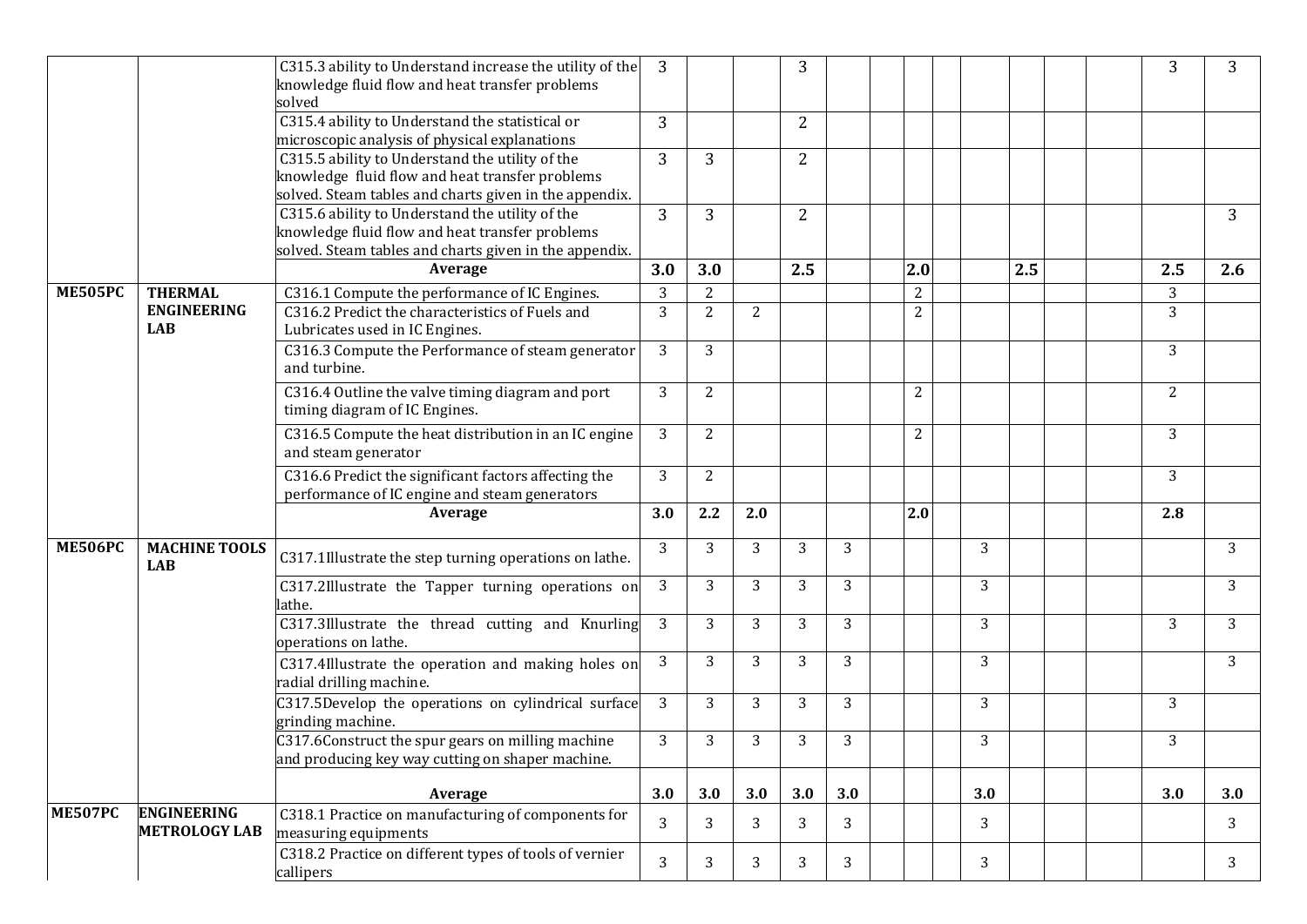| C318.3 Practice on slip gauges as one of the<br>measuring equipment.                       |     |     |     |     |     |  |     |  |  |     |
|--------------------------------------------------------------------------------------------|-----|-----|-----|-----|-----|--|-----|--|--|-----|
| C318.4 Practice on manufacturing of components<br>using lathe and alignment tests.         |     |     |     |     |     |  |     |  |  |     |
| C318.5 Practice on manufacturing of components<br>using tally surface equipment.           |     |     |     |     |     |  |     |  |  |     |
| C318.6 Practice on manufacturing of components<br>using alignments and tests of equipment. |     |     |     |     |     |  |     |  |  |     |
| Average                                                                                    | 3.0 | 3.0 | 3.0 | 3.0 | 3.0 |  | 3.0 |  |  | 3.0 |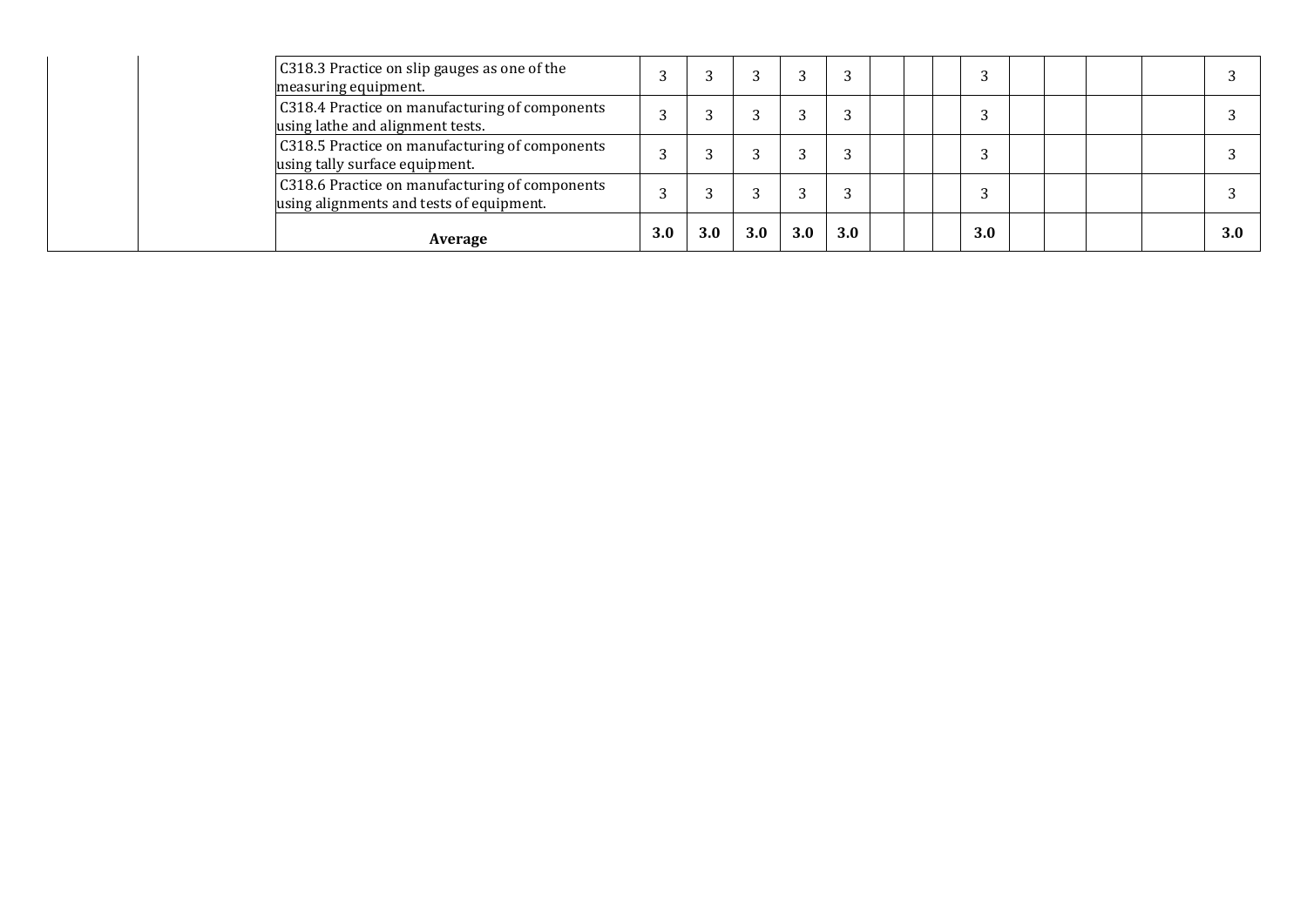#### **ST.PETERS ENGINEERING COLLEGE**

### **DEPARTMENT OF MECHANICAL ENGINEERING**

# **Correlation between the Course outcomes and Program Outcomes A.Y. 2019-20**

# **IV YEAR – I SEM**

| <b>COURS</b>   | <b>COURSENAME</b>    | <b>COURSE OUTCOMES</b>                                |                |                |                |                |                |                |                |              |   |              |                |    |                |                  |
|----------------|----------------------|-------------------------------------------------------|----------------|----------------|----------------|----------------|----------------|----------------|----------------|--------------|---|--------------|----------------|----|----------------|------------------|
| <b>ECODE</b>   |                      |                                                       | 1              | $\mathbf{2}$   | 3              | 4              | 5              | 6              | 7              | 8            | 9 | 10           | 11             | 12 | Pso1           | Pso <sub>2</sub> |
|                |                      |                                                       |                |                |                |                |                |                |                |              |   |              |                |    |                |                  |
|                | CAD/CAM              | C411.1: Students will be able to Describe the         | 3              | 1              |                |                | $\overline{2}$ |                |                |              |   |              |                |    |                | 1                |
|                |                      | peripherals of computer aided system.                 |                |                |                |                |                |                |                |              |   |              |                |    |                |                  |
|                |                      | C411.2: Students will be able to Model engineering    |                |                | 2              | 2              | 3              |                |                |              |   | 1            |                |    | $\overline{2}$ |                  |
|                |                      | components by applying solid modeling techniques.     |                |                |                |                |                |                |                |              |   |              |                |    |                |                  |
|                |                      | C411.3 : Students will be able to Write NC and CNC    |                |                | 2              | 1              | 3              |                |                |              |   | $\mathbf{1}$ |                |    | $\mathbf{1}$   |                  |
|                |                      | programming code by applying principles of            |                |                |                |                |                |                |                |              |   |              |                |    |                |                  |
| ME701PC        |                      | Numerical Control systems.                            |                |                |                |                |                |                |                |              |   |              |                |    |                |                  |
|                |                      | C411.4: Students will be able to Describe the concept | 1              |                | $\overline{2}$ | $\mathbf{1}$   | 3              |                |                |              |   |              |                |    |                |                  |
|                |                      | of part family and methods of identifying the part    |                |                |                |                |                |                |                |              |   |              |                |    |                |                  |
|                |                      | families.                                             |                |                |                |                |                |                |                |              |   |              |                |    |                |                  |
|                |                      | C411.5: Students will be able to Describe computer    | 1              | $\overline{2}$ |                | 3              | 2              |                |                |              |   |              |                |    |                | $\overline{2}$   |
|                |                      | aided process planning and various computer aided     |                |                |                |                |                |                |                |              |   |              |                |    |                |                  |
|                |                      | inspection methods in quality control.                |                |                |                |                |                |                |                |              |   |              |                |    |                |                  |
|                |                      | C411.6 : Students will be able to Describe computer   | 1              |                |                |                | $\mathbf{1}$   |                |                | 1            |   |              | $\overline{3}$ |    |                |                  |
|                |                      | integrated manufacturing and its basic components.    |                |                |                |                |                |                |                |              |   |              |                |    |                |                  |
|                |                      | Average                                               | 1.5            | 1.5            | $\mathbf{2}$   | 1.7            | 2.8            |                |                | $\mathbf{1}$ |   | 1            | 3              |    | 1.5            | 1.5              |
| <b>ME702PC</b> | <b>INSTRUMENTATI</b> | C412.1. Identify various elements and their purpose   | 3              |                |                |                |                |                |                |              |   | 2            |                |    |                | 1                |
|                | <b>ON AND</b>        | in typical instruments (Remember)                     |                |                |                |                |                |                |                |              |   |              |                |    |                |                  |
|                | <b>CONTROL</b>       | C412.2. Analysis of errors so as to determine         | $\overline{2}$ |                |                |                |                |                |                |              |   | 3            |                |    | 3              |                  |
|                | <b>SYSTEM</b>        | correction factors for each instrument. (Analysis)    |                |                |                |                |                |                |                |              |   |              |                |    |                |                  |
|                |                      | C412.3. Understand static and dynamic                 | 1              | $\overline{2}$ |                |                | 3              |                |                |              |   |              |                |    |                |                  |
|                |                      | characteristics of instrument and should be able to   |                |                |                |                |                |                |                |              |   |              |                |    |                |                  |
|                |                      | determine loading response time. (Understand)         |                |                |                |                |                |                |                |              |   |              |                |    |                |                  |
|                |                      | C412.4. Explain transducer regarding accuracy and     | 1              |                |                | $\overline{2}$ |                |                | 3              |              |   |              |                |    |                |                  |
|                |                      | loading time. (Understand)                            |                |                |                |                |                |                |                |              |   |              |                |    |                |                  |
|                |                      | C412.5. Analyze the control system for control of     |                |                | $\mathbf{1}$   |                |                | $\overline{2}$ |                |              | 3 |              |                |    |                |                  |
|                |                      | position, temperature, acceleration & process         |                |                |                |                |                |                |                |              |   |              |                |    |                |                  |
|                |                      | control. (Analysis)                                   |                |                |                |                |                |                |                |              |   |              |                |    |                |                  |
|                |                      | C412.6. Analyze the measuring system for the          |                | 3              |                |                | 2              |                | 1              |              |   |              |                |    |                |                  |
|                |                      | measurement of Flow and liquid level. (Analysis)      |                |                |                |                |                |                |                |              |   |              |                |    |                |                  |
|                |                      | Average                                               | $\mathbf{1}$   | 2.3            | $\mathbf{2}$   | $\overline{2}$ | 2.3            | 2.5            | $\overline{2}$ |              | 3 |              |                |    |                |                  |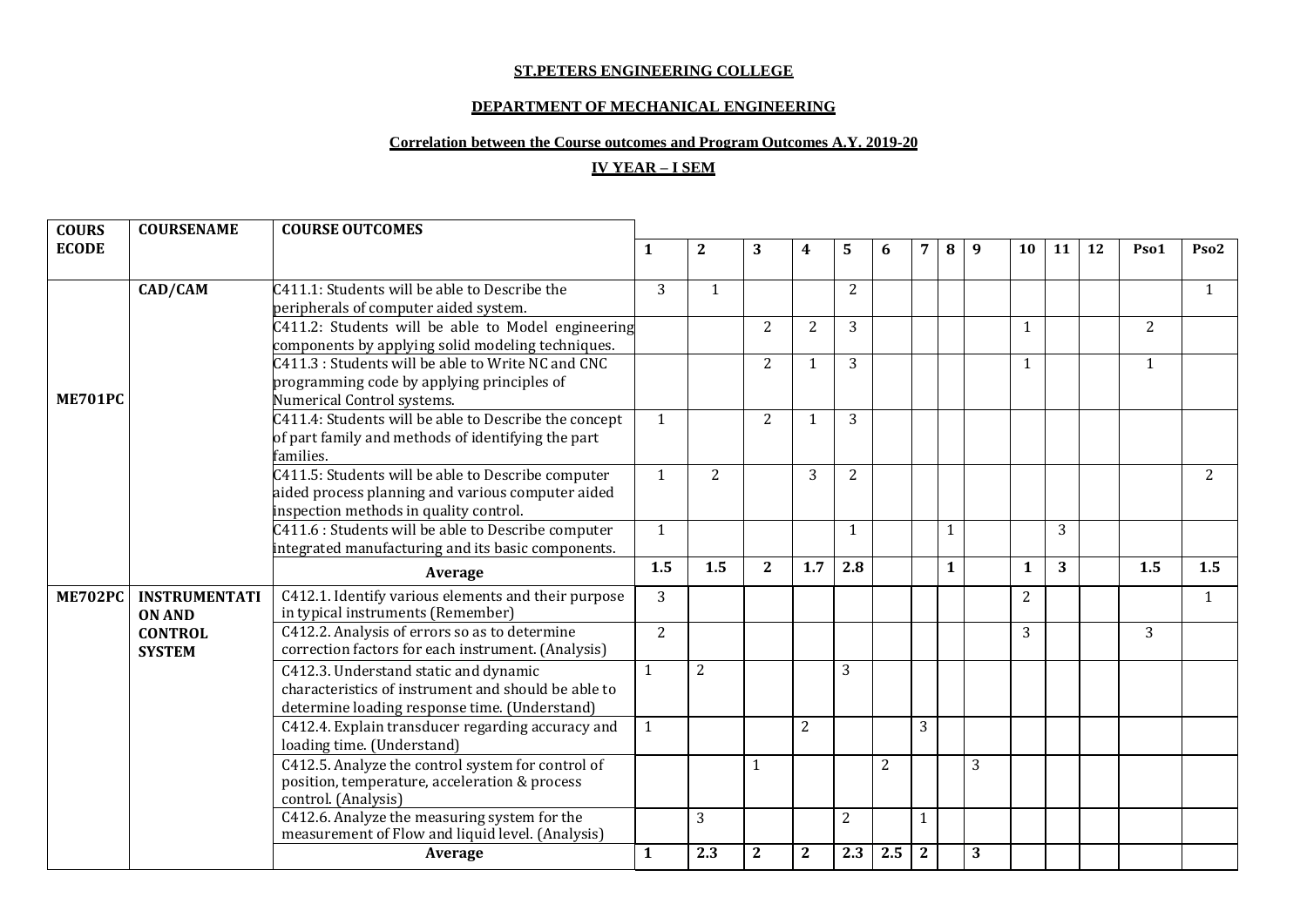| <b>ME723PE</b> | <b>POWER PLANT</b><br><b>ENGINEERING</b> | C413.1Students able to explain the energy sources<br>and conversion methods, concepts                                                              | 2              | 3              |                | $\mathbf{2}$ |     |                  |                |  | $\overline{2}$ | $\overline{2}$ |     |
|----------------|------------------------------------------|----------------------------------------------------------------------------------------------------------------------------------------------------|----------------|----------------|----------------|--------------|-----|------------------|----------------|--|----------------|----------------|-----|
|                |                                          | C413.2 Students able to explain the various types of<br>re-heat, re-generation power consumption methods<br>energy sources and conversion methods. | 3              | $\overline{2}$ |                | 3            |     |                  |                |  | 2              | $\overline{2}$ |     |
|                |                                          | C413.3 Students able to apply power plant<br>engineering concepts in the model of the Assignment<br>Problems                                       | 3              | 3              |                | 2            |     |                  |                |  | 2              | 2              |     |
|                |                                          | C413.4 Student able to Classify Hydro electric power<br>plant, hydro cycles and its applications.                                                  | 3              | 2              |                | 3            |     |                  |                |  | $\overline{2}$ | $\overline{2}$ |     |
|                |                                          | C413.4 Students able to explain wind energy, HAWT,<br>VAWT, tidal energy                                                                           | 3              | 3              |                | $\mathbf{1}$ | 3   |                  |                |  | 2              | $\overline{2}$ |     |
|                |                                          | C413.5 Students able to explain wind energy, HAWT,<br>VAWT, tidal energy                                                                           | 3              | 3              |                | $\mathbf{1}$ | 3   |                  |                |  | 2              | $\overline{2}$ | 2   |
|                |                                          | Average                                                                                                                                            | 2.8            | 2.6            |                | 2.0          | 3.0 |                  |                |  | 2.0            | 2.0            | 2.0 |
| <b>ME734PE</b> | <b>CNC TECHNOLOGY</b>                    | C414.1 Tell about the constructional features of CNC<br>machine tools                                                                              | 3              | 3              | 3              |              | 3   | 3                | 3              |  |                | 3              | 3   |
|                |                                          | C414.2 Choose to CNC programs for popular CNC<br>control system.                                                                                   | 3              | 3              | 3              |              | 3   | 3                | 3              |  |                | 3              | 3   |
|                |                                          | C414.3 Develop skill tooling and work holding devices<br>for CNC machine tools                                                                     | 3              | 3              | 3              |              | 3   | $\boldsymbol{2}$ | 3              |  |                | 3              | 3   |
|                |                                          | C414.4 Easy to identify with the DNC adaptive control<br>systems                                                                                   | 3              | 3              | $\overline{3}$ |              | 3   | 3                | $\overline{2}$ |  |                | 3              | 3   |
|                |                                          | C414.5 Examine the hardware components of PLC.                                                                                                     | 3              | 3              | $\overline{2}$ |              | 3   | 3                | 3              |  |                | 3              | 3   |
|                |                                          | C414.6 Develop the drives and positional transducers<br>used in CNC machine tools                                                                  | 3              | 3              | $\overline{2}$ |              | 3   | 2                | 2              |  |                | 3              | 3   |
|                |                                          | Average                                                                                                                                            | 3              | 3              | 2.6            |              | 3   |                  | 2.6 2.6        |  |                | 3              | 3   |
| <b>ME742PE</b> | <b>TURBO MACHINES</b>                    | C415.1 Students will be able to analyse the flow<br>equations in turbo machines.                                                                   | 3              | 3              | $\overline{2}$ | 2            |     |                  |                |  |                | 3              |     |
|                |                                          | C415.2 Students will be able to Design and analysis of<br>the steam nozzles.                                                                       | 3              | 3              | $\overline{2}$ | 2            |     |                  |                |  |                | $\overline{2}$ |     |
|                |                                          | C415.3 Students will be able to Describe the principle<br>of impulse turbine, velocity diagrams, efficiencies,<br>blading and losses.              | 3              | 3              | $\overline{2}$ | 2            |     |                  |                |  |                | 3              |     |
|                |                                          | C415.4 Students will be able to Understand the<br>students, fundamental thermodynamic concepts of gas<br>dynamics and centrifugal compressors.     | 3              | 3              | $\overline{2}$ | $\sqrt{2}$   |     |                  |                |  |                | 2              |     |
|                |                                          | C415.5 Students will be able to Calculate, Compare,<br>Analyse the axial flow compressors and cascade<br>analysis.                                 | 3              | 3              | $\overline{2}$ | 2            |     |                  |                |  |                | 3              |     |
|                |                                          | C415.6 Students will be able to Explain axial flow gas<br>turbines and design cascade analysis.                                                    | $\overline{3}$ | 3              | 2              | 2            |     |                  |                |  |                | 2              |     |
|                |                                          | <b>Average</b>                                                                                                                                     | 3              | 3              | $\mathbf{2}$   | $\mathbf{2}$ |     |                  |                |  |                | 2.4            |     |